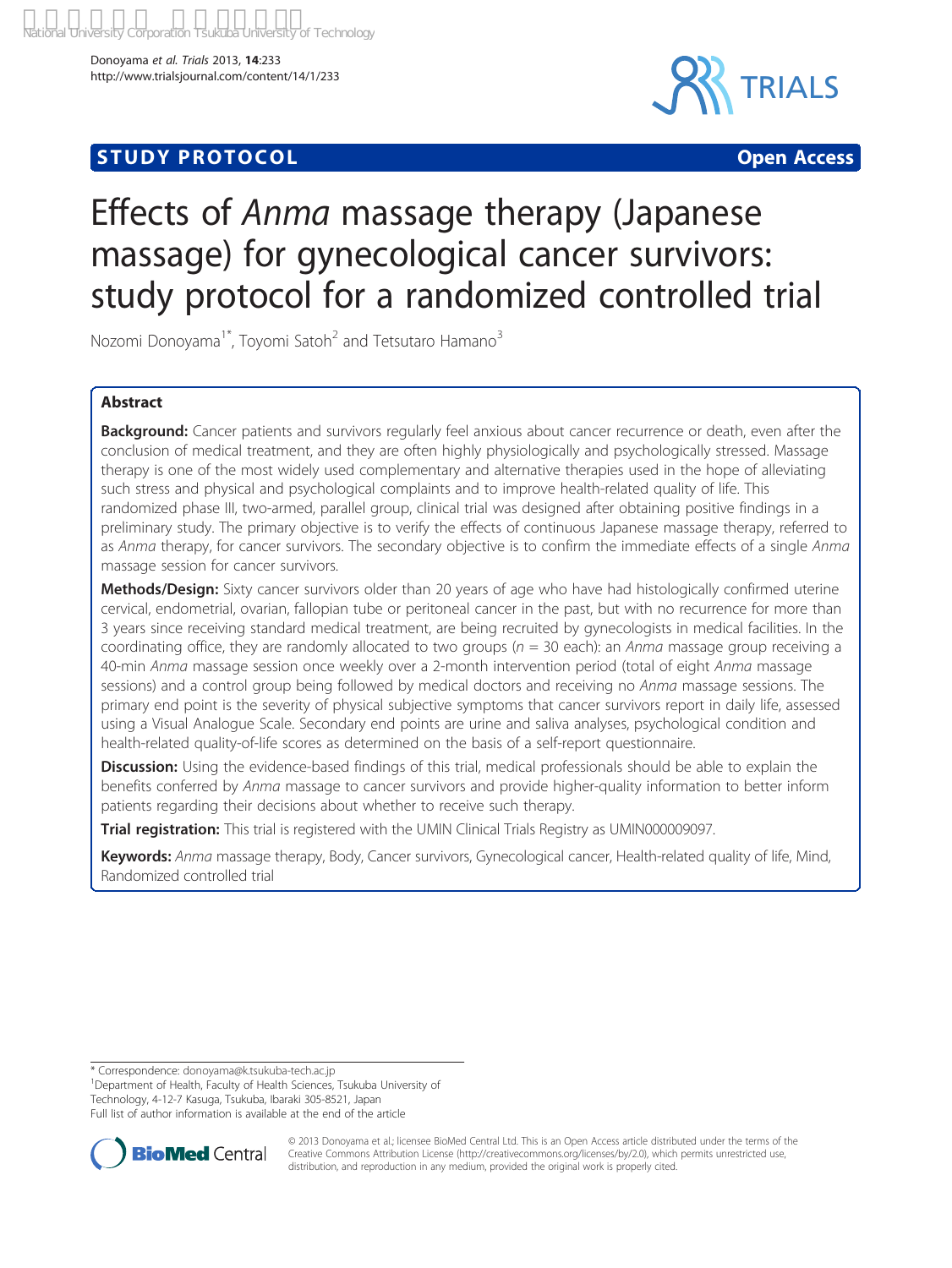Donoyama et al. Trials 2013, 14:233 Page 2 of 6 http://www.trialsjournal.com/content/14/1/233

# Background

Since 1981, cancer has been the leading cause of death in the Japanese population. In 2011, there were 357,305 cancer deaths (28.5% of all deaths), 210,000 of which were men and 140,000 were women, and the number of such deaths is increasing because of the aging of the population [\[1\]](#page-4-0). In addition, the incidence of cancer is increasing, exceeding 700,000 (410,000 men and 290,000 women) according to the latest data [\[2](#page-4-0)]. It is estimated that the yearly average number of cancer deaths and cancer incidence for the period 2025 to 2029 in Japan will be approximately 230,000 men and 160,000 women and 530,000 men and 390,000 women, respectively [\[3](#page-5-0)]. Both the number of cancer deaths [[4\]](#page-5-0) and cancer incidence [[3\]](#page-5-0) for men are expected to slow after 2015, whereas for women these figures, especially regarding the incidence of cancers of the oral cavity and pharynx, kidney and urinary tract, uterus, lung, pancreas and cervix are expected to continue increasing at the present rate [[4\]](#page-5-0). It is also known that early detection and progressive treatment options have improved the prognosis of cancer patients and increased the number of cancer survivors in Japan [[5\]](#page-5-0), and accordingly interest has been shifting from radical treatment options toward ensuring a better quality of life (QoL) for patients to cope with the disease [\[6](#page-5-0)].

Cancer patients and survivors regularly feel anxious about cancer recurrence or death, even after the conclusion of medical treatment, and it is known that they are highly stressed, both physiologically and psychologically [[7-9](#page-5-0)]. Although 65% of men living with cancer are older than 65 years of age, 68.2%, 72.8%, 68.7% and 70.6% of women with breast, uterine, thyroid and ovarian cancer, respectively, are younger than 65 years old [[5\]](#page-5-0). Because the time women live with cancer is thought to be longer than that of men, it may be especially necessary to provide enhanced physical and mental care to female cancer survivors.

Numerous studies on massage for patients with cancer have been conducted in Western countries in recent years. The findings of many of these studies imply that massage therapy may help to improve the physical and psychological symptoms of cancer patients [[10-13](#page-5-0)], and patients receiving massage therapy in a pilot study reported improvements in stress and QoL [\[14](#page-5-0)]. Massage is, in fact, one of the most commonly used complementary and alternative therapies for cancer [\[15\]](#page-5-0).

Japanese massage therapy, known as Anma therapy (hereinafter Anma massage therapy), is one of the most popular complementary and alternative therapies in Japan. It has long been used with the aim of improving or alleviating physical and psychological symptoms. With high expectations for *Anma* massage therapy, we previously conducted a preliminary study to assess whether *Anma* massage therapy confers physical and psychological benefits in five cancer survivors who had undergone surgery for uterine cervical or endometrial cancer (stages Ia1 to IIa) [\[16](#page-5-0)]. All participants received Anma massage therapy consisting of eight 40-min Anma massage sessions over 4 wk. In regard to immediate changes in variables after a single Anma massage session, physical subjective symptoms assessed using a Visual Analogue Scale (VAS) were significantly improved, state anxiety score and salivary cortisol were lowered and secretory immunoglobulin A (s-IgA) was significantly increased. In addition, after seven continuous Anma massage sessions, VAS score, anxiety score and depression score were all lowered. On the basis of these preliminary findings, we designed the present randomized trial to verify the effects of Anma massage therapy compared with no Anma massage therapy. The primary objective of the trial is to verify the effects of continuous Anma massage therapy for cancer survivors. The secondary objective of the trial is to confirm the immediate physical and emotional effects of a single Anma massage session.

# Methods and design Study design and setting

This study is a randomized, two-armed, parallel group clinical trial. The coordinating office is at Tsukuba University of Technology, Japan. Gynecologists in other medical facilities introduce the coordinating office to patients who meet the eligibility criteria and confirm they do not meet any exclusion criteria.

When patients show interest in trial participation, the gynecologists send an introduction form to the coordinating office by facsimile. The coordinating office calls the introduced patient to decide the date on which to meet to explain the trial, and the patient visits the office to be given information verbally on the trial and reads the written trial description. After the meeting, the patient submits the consent form by hand, facsimile or mail upon deciding to register for the trial. Accrual started on 12 October 2012, and the term for patient registration for the trial is within 2 years from this date. Sixty participants are planned to be recruited.

### Ethical consideration and study registration

The study protocol was designed in accordance with the World Medical Association's Helsinki Declaration [[17](#page-5-0)] and the Ethics Guidelines for Clinical Research of the Ministry of Health, Labor, and Welfare of Japan [\[18](#page-5-0)]. This trial was approved by the Medical Ethics Committee of Tsukuba University of Technology, Japan, on 27 September 2012 (Approval No. 5) and was registered with the UMIN Clinical Trials Registry as application UMIN000009097 on 12 October 2012.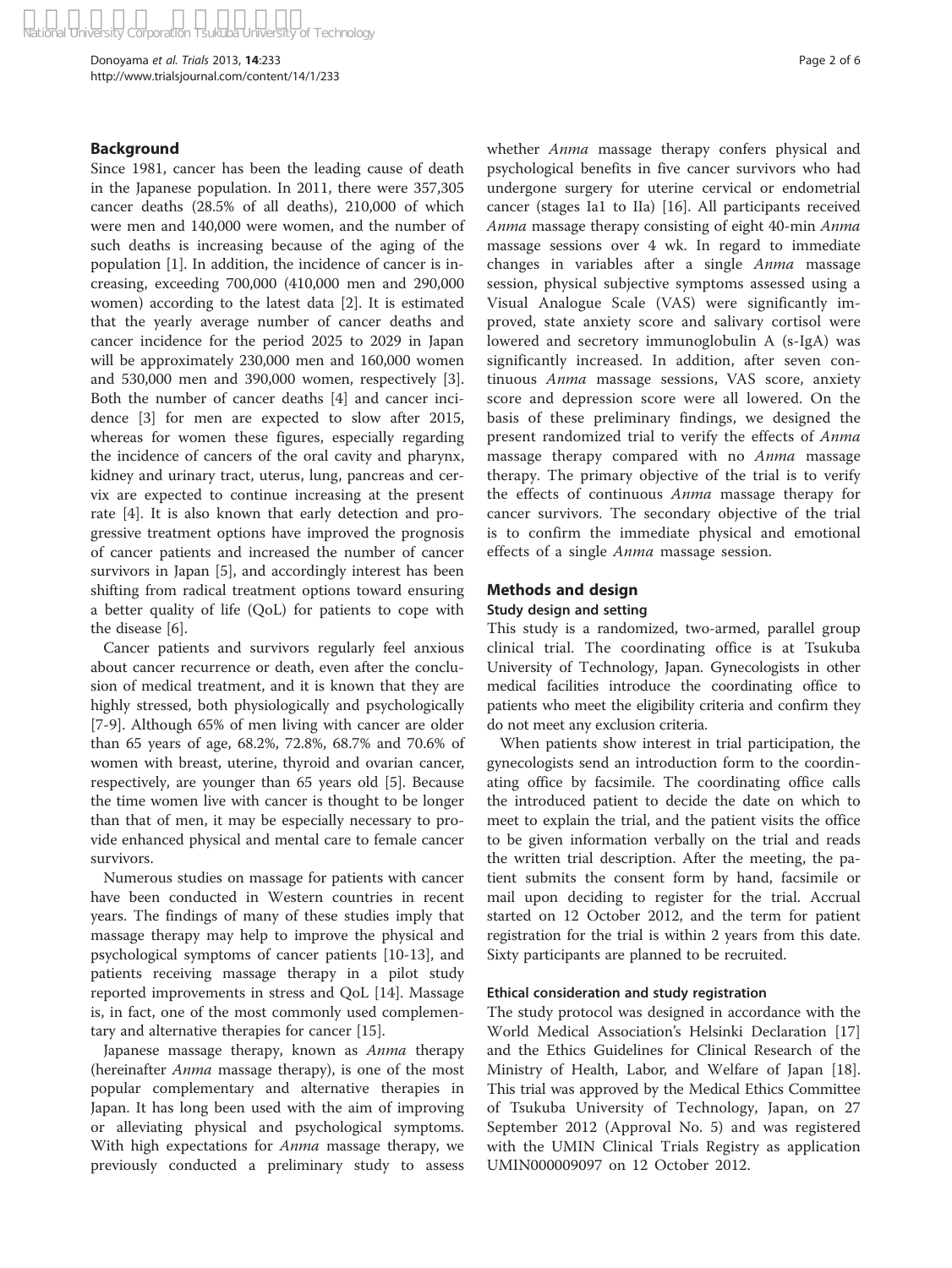<span id="page-2-0"></span>Donoyama et al. Trials 2013, 14:233 Page 3 of 6 http://www.trialsjournal.com/content/14/1/233

#### Eligibility criteria

The inclusion criteria are (1) histologically confirmed uterine cervical, endometrial, ovarian, fallopian tube or peritoneal cancer in the past; (2) no recurrence of such cancer for more than 3 years since receiving standard medical treatment; (3) older than 20 years of age at the date of registration for the trial; (4) patient's doctor deems the patient to be eligible for the trial; and (5) receipt of written informed consent from the patient to participate in the trial. The exclusion criteria are (1) active infections; (2) serious concurrent disease of the heart, liver or kidney, etc.; and (3) severe mental disorders.

#### Randomization

After finishing registration, the patients are allocated by block randomization by the coordinating office to continuous Anma massage therapy or no Anma massage therapy, except for a single *Anma* massage therapy intervention at the end of the trial period (Figure 1). Allocation adjustment factors are not set in the trial because of insufficient evidence at present regarding which factors affect the effectiveness of Anma massage therapy.

# Protocol treatment Interventions

Anma massage therapy group This group receives treatment by continuous Anma massage therapy according to the trial protocol. The protocol treatment is completed when the patient finishes receiving the final 40-min Anma massage session of a total of eight sessions given once weekly over a 2-month intervention period. Anma massage therapy techniques consist of standard versions of Japanese massage, mainly kneading with lesser amounts of stroking and pressing. Anma massage is performed through clothing, with the intensity of stimulation applied being within each person's range of comfort. On a massage table, a full-body Anma massage excluding the face, head and abdomen is performed following the procedure described in detail in our previous studies [[16](#page-5-0),[19](#page-5-0),[20](#page-5-0)], with a focus on the

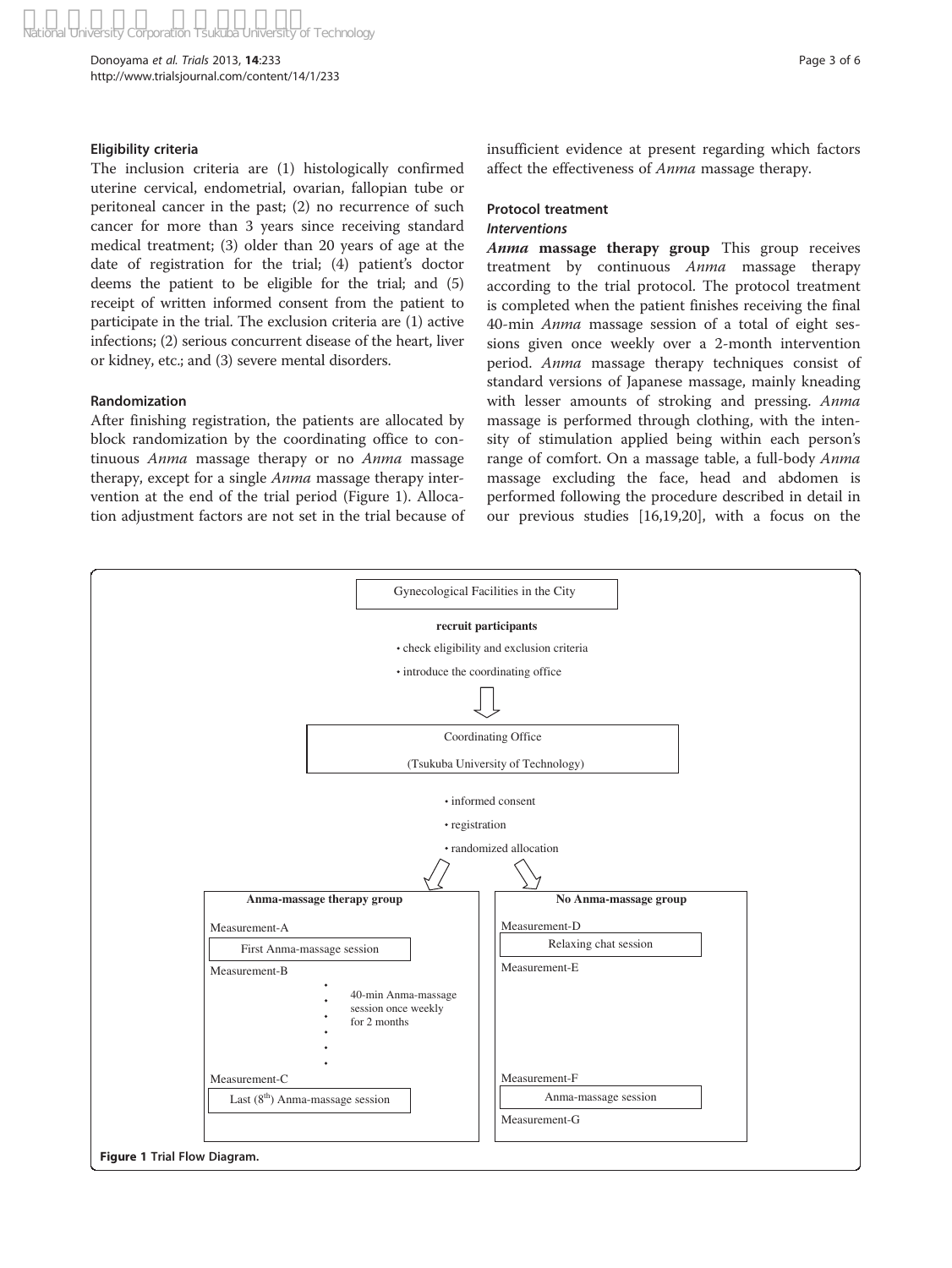specific locations where patients want to improve physical symptoms. A therapist provides all massage sessions to avoid differences in technical capabilities. This therapist has a national massage practitioner license and over 20 years of experience and was the therapist involved in providing Anma massage treatment sessions in our previous studies [[16](#page-5-0),[19](#page-5-0),[20](#page-5-0)].

No *Anma* massage therapy group This control group is followed by their medical doctors as usual and do not receive the continuous Anma massage sessions. Patients visit the coordinating office and have a 40-min relaxing chat with a massage therapist while lying on a massage table, but without receiving a massage. Two months later they return to the office to receive a single 40-min Anma massage session.

# End points

The primary end point is the severity of subjective physical complaints that cancer survivors report in daily life as measured using a VAS. To assess the severity of subjective physical complaints, a sheet of paper (width 100 mm  $\times$  height 40 mm) is given to the participant, and it is explained that the left edge of the paper represents no complaint and the right edge the most serious complaint that the participant can imagine. The participant records the seriousness of the degree of the subjective complaint at that time as a check mark on the paper. The length from the left edge to the check mark is measured and considered the VAS score.

The secondary end points of the study are as follows. (1) The score on the Profile of Mood State–Brief Japanese Version (POMS) questionnaire is used to assess immediate psychological effects. (2) The score on the Hospital Anxiety Depression Scale–Japanese version (HADS), a 14-item scale developed to assess anxiety and depression for particular cancer patients. (3) The score on the European Organization for Research and Treatment of Cancer QLQ-C30–Japanese version (EORTC QLQ-C30) scale, which was developed to assess health-related QoL, particularly in cancer patients. The subscales are global health status, functional scales (physical functioning, role functioning, emotional functioning, cognitive functioning and social functioning) and symptom scales (fatigue, nausea and vomiting, pain, dyspnea, insomnia, appetite loss, constipation, diarrhea and financial difficulties). (4) The score on the Measure of Adjustment to Cancer– Japanese version (MAC) questionnaire, because some studies [[21,22](#page-5-0)] have reported a correlation between adjustment of cancer, QoL and mental health. Because some communication between the patient and massage therapist is commonly built into massage sessions, psychological adjustment to cancer (coping style to cancer) may change through such communication

during continuous Anma massage therapy. (5) The level of 8-hydroxydeoxyguanosine and catecholamine (noradrenaline, adrenaline and dopamine) in urine is measured. (6) Levels of cortisol, chromogranin A and s-IgA in saliva are measured.

# Data collection

Data collection is performed on three occasions in the Anma massage group: before and after the first Anma massage session (measurements A and B) and before the last (eighth) Anma massage session (measurement C) (Figure [1](#page-2-0)). Data collection is conducted on four occasions in the control group: before and after the relaxing chat session (measurements D and E) and before and after the single *Anma* massage session (measurements F and G) at 2 months (Figure [1\)](#page-2-0).

To assess the effects of continuous Anma massage sessions, changes in all end points between measurements A and C are compared with those between measurements D and F.

In addition, to confirm immediate changes following a single *Anma* massage session, which is the secondary objective of the trial, changes in VAS score, POMS score, and levels of 8-hydroxydeoxyguanosine, catecholamine (noradrenaline, adrenaline and dopamine), salivary cortisol, chromogranin A, and s-IgA between measurements A and B are compared with those between measurements D and E. Such changes between measurement F and measurement G are also considered as additional evidence to confirm the immediate effects of a single Anma massage session.

#### Sample size determination

In our preliminary study [[16](#page-5-0)], the mean VAS score before the first Anma massage session in cancer survivors was 40.4, which was reduced to 19.6 before the last (eighth) Anma massage session. The mean VAS score difference during 2 months was −20.8 (standard deviation (SD) 19.6). We assume for the no Anma massage group that the mean difference will be unchanged (that is, zero) and that its SD will be the same as that of the Anma massage group (that is, 19.6). To test these differences between the two groups, with a 5% type I error rate and 90% power, a sample size of 14 patients per group is required. For sensitivity analysis, we also consider the following situations: the mean VAS score differences in the no–Anma massage group will be −5, –7.5 and −10, in which case sample sizes of 24, 33 and 49 patients per group, respectively, are required for 90% power, and 18, 25 and 37 patients per group, respectively, are required for 80% power. Therefore, the planned sample size will be 30 participants per group (60 participants in total). A sample size of 30 patients per group will also account for possible data loss or dropouts.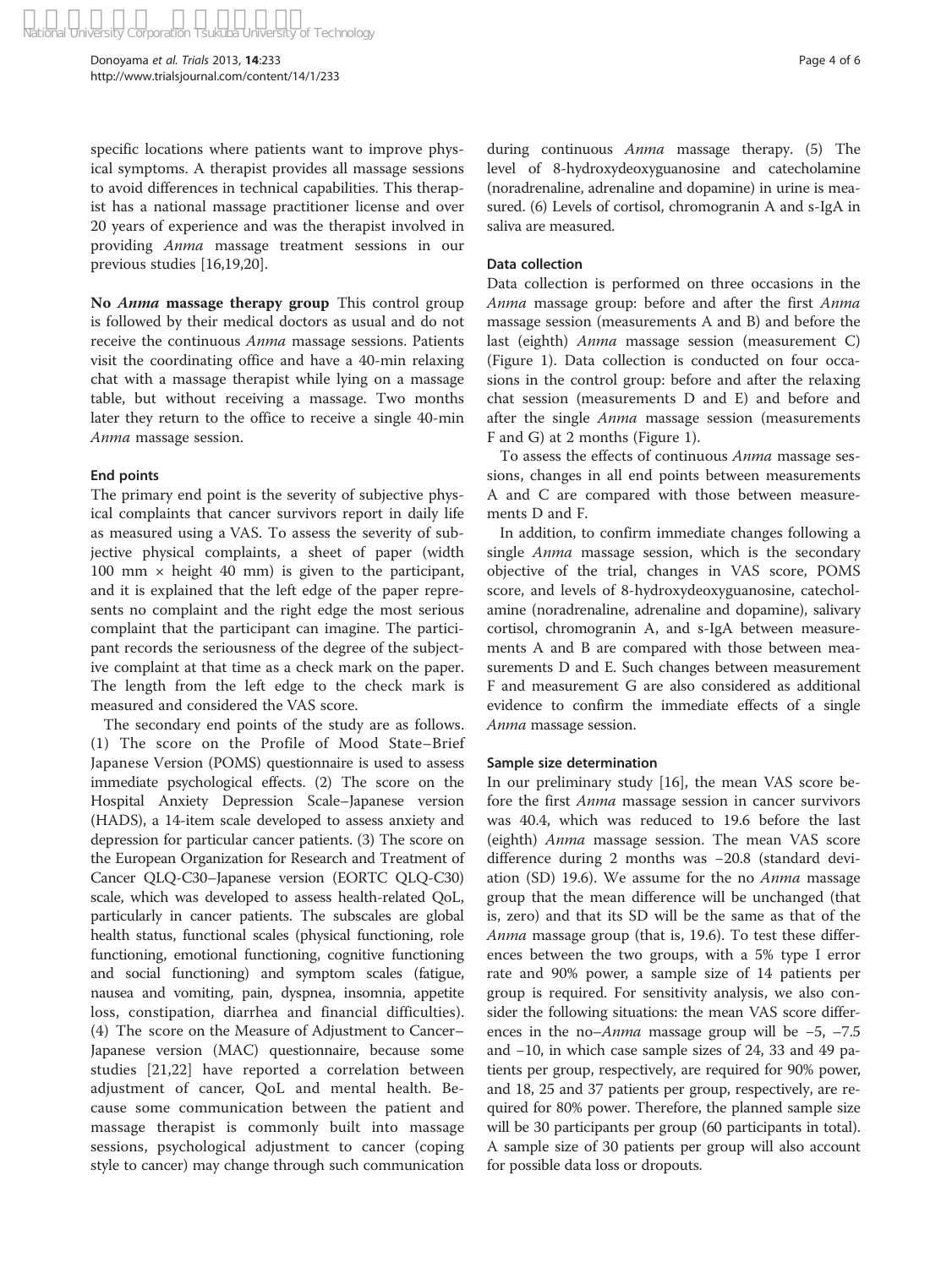<span id="page-4-0"></span>Donoyama et al. Trials 2013, 14:233 Page 5 of 6 http://www.trialsjournal.com/content/14/1/233

#### Statistical analysis

Analysis of pretreatment characteristics and efficacy analysis will be performed according to the modified intention-to-treat principle and will include all participants who receive at least one Anma massage session in the Anma massage therapy group and one relaxing chat in the no–Anma massage group. If necessary, we might also perform sensitivity analyses, adding all eligible patients who are introduced by medical doctors to the coordinating office but are not registered.

The primary end point is VAS score improvement over the 2-month study period. For primary analysis, we will use the analysis of covariance to compare the mean changes in VAS score over the 2 months between the Anma massage group and the no–Anma massage group, adjusting for the baseline VAS score and age. If we find other significant prognostic factors, we will use them as additional adjusting factors. We will also use a twosample *t*-test with Satterthwaite's approximation to compare the mean changes. We will also test the mean changes in VAS score for each group using a paired t-test. For these mean VAS score changes and their differences, we will also calculate two-sided 95% confidence intervals (CIs) to evaluate the clinical effects.

For the secondary end points, we will not consider multiplicity issues. In all analyses, categorical variables will be described in terms of frequency and percentage. The distributions of continuous variables will be described using means, SDs, medians, and minimum and maximum values. A two-sample  $t$ -test or paired  $t$ -test will be used to detect differences in continuous variables. Pearson's  $\chi^2$  test with continuity correction will be used to test differences in categorical variables. If these data are found not to be normally distributed, we will use in their place the Wilcoxon signed-rank test or the Mann-Whitney  $U$  test, respectively. All reported  $P$  values will be two-sided. All significance levels will be set at 0.05, and reported CIs will be 95%. In principle, we will use the available-case analysis for missing outcomes. SAS statistical software (version 9.3 or later; SAS Institute, Cary, NC, USA) will be used for all analyses.

# **Discussion**

This trial is considered to correspond to a phase III study because of the preliminary study undertaking and because the randomized confirmatory trial has significance for the primary end point set at 5%, addressing the effects of longer-term intervention. This trial will employ adequate methods to reduce bias, such as randomization, a large subject population and analysis according to the intent-to-treat principle.

Regardless of whether the results of this trial are positive or negative, in the current situation, where benefits conferred to the body and mind by Anma massage therapy for cancer survivors are controversial, the findings of this trial will help to provide an answer to this controversy and will be reflected in the guidelines for cancer care. At present, patients decide of their own will whether they receive Anma massage therapy. Using the evidence-based findings of this trial, medical professionals should be able to explain the benefits conferred by Anma massage to cancer survivors and provide higher-quality information to better inform patients in their decisions about whether to receive such therapy.

# Trial status

Start date: October 12, 2012

Expected end date: October 11, 2014

Expected publication date: March 31, 2015

Status at time of submission of this article: Recruiting Funder: The present study is supported by a Grant-in-Aid (No. 22531058) for Scientific Research from the Ministry of Education, Culture, Sports, Science and Technology, Japan, 2010–2014. The principal investigator is Nozomi Donoyama.

#### Abbreviations

Anma massage therapy: Japanese massage/Anma therapy; CI: Confidence interval; EORTC QLQ-C30: European Organization for Research and Treatment of Cancer QLQ-C30; HADS: Hospital Anxiety Depression Scale; MAC: Measure of Adjustment to Cancer; POMS: Profile of mood state–brief Japanese version; QoL: Quality of life; s-IgA: secretory immunoglobulin A; VAS: Visual analogue scale.

#### Competing interests

All authors declare that they have no competing interests.

#### Authors' contributions

DN conceived the trial. DN, ST and HT designed the trial. DN drafted the protocol. ST and HT are supervising data management and patient registration. HT is responsible for statistical analysis. DN wrote the manuscript. All authors read and approved the final manuscript.

#### Acknowledgements

The present study is supported by a Grant-in-Aid (No. 22531058) for Scientific Research from the Ministry of Education, Culture, Sports, Science and Technology, Japan, 2010–2014 and by competitive research project programme grants from Tsukuba University of Technology in 2011, 2012, and 2013. We thank Paul Klemt, a language editor of the editorial office of the journal, who gave us a great help on English expression.

#### Author details

<sup>1</sup>Department of Health, Faculty of Health Sciences, Tsukuba University of Technology, 4-12-7 Kasuga, Tsukuba, Ibaraki 305-8521, Japan. <sup>2</sup>Department of Obstetrics and Gynecology, Faculty of Medicine, University of Tsukuba, 1-1-1 Tennoudai, Tsukuba, Ibaraki 305-8575, Japan. <sup>3</sup>H-STAT Co Ltd, 5-11-14 Todoroki, Setagaya-ku, Tokyo 158-0082, Japan.

#### Received: 15 February 2013 Accepted: 16 July 2013 Published: 24 July 2013

#### References

- 1. Ministry of Health, Labour and Welfare, Statistics and Information Department, Japan: Vital Statistics. [http://www.mhlw.go.jp/english/database/](http://www.mhlw.go.jp/english/database/db-hw/index.html) [db-hw/index.html.](http://www.mhlw.go.jp/english/database/db-hw/index.html)
- 2. Matsuda T, Marugame T, Kamo K, Katanoda K, Ajiki W, Sobue T, Japan Cancer Surveillance Research Group: Cancer incidence and incidence rates in Japan in 2006: based on data from 15 population-based cancer